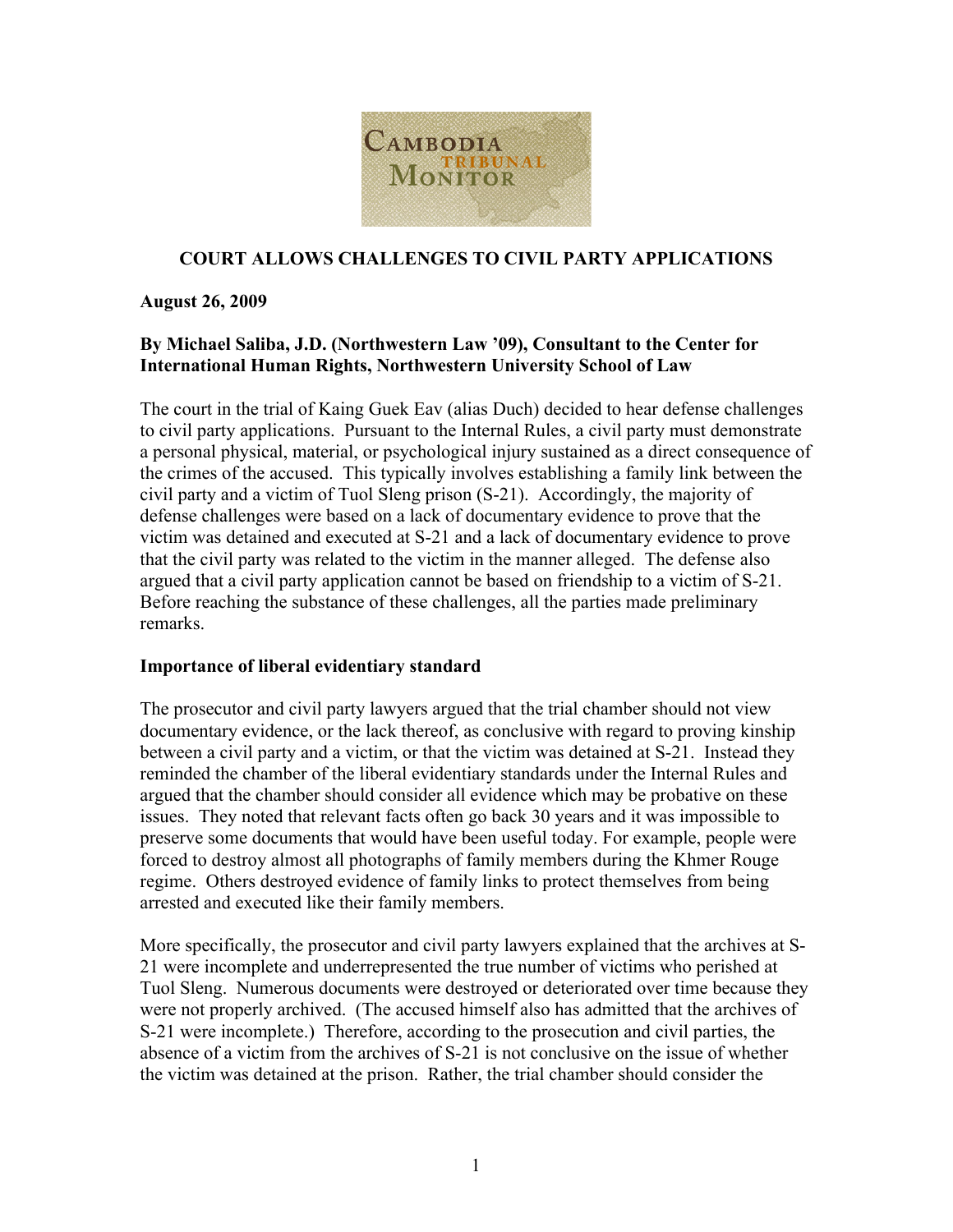coherence and logic of civil party statements and assess them within their specific historical context.

The prosecutor and civil party lawyers made similar remarks regarding civil registry documents to prove kinship between civil parties and victims. The civil registries in many provinces, communes, and districts cannot always provide proper registration documents because some of these documents do not exist or have disappeared. Therefore, the prosecution and civil parties urged the chamber to consider other evidence to establish kinship. Specifically, it should consider documents from the mayor of the civil party's commune or affidavits from persons who are familiar with the identities of the civil parties and the victims.

Finally, the prosecutor and civil parties objected to the defense argument that a civil party application cannot be based on friendship to a victim of S-21. They argued that civil parties can suffer from psychological harm following the death of their friends at S-21. All that is required, they argued, is a close relationship which can include a direct family member or a third party such as a close friend.

The defense counsels stressed that the burden of proof rested with the civil parties to demonstrate a family link with a victim of S-21. They explained that proof that a victim was detained at S-21 could be demonstrated by a photograph from the prison, a confession, or the victim name on the prisoner's list. The defense explained that while they were not seeking all three of these documents, they could not accept a civil party application that did not contain at least one of these documents.

# **Trial chamber proceeds methodically through civil party application challenges**

As stated, the defense challenges were based almost exclusively on a lack of documentary evidence to prove that the victim was detained and executed at S-21 and a lack of documentary evidence to prove that the civil party was related to the victim in the manner alleged. Most civil party applications that the defense challenged were, in their opinion, deficient in both respects. For each contested civil party application, the defense stated its grounds of objection and provided a very brief description of the alleged relationship between the civil party and the victim.

The civil party lawyers provided several general responses to the defense objections. On the issue of proof that the victim was detained at Tuol Sleng, many civil parties provided the chamber with either a photograph or biography that was recently obtained from S-21. Many other civil parties asked the court to consider the coherence and logic of their statements as evidence that their family members were sent to S-21. For example, the family member of one of the civil parties was suspected of involvement with the Lon Nol regime and was arrested on April 17, 1975. According to prior testimony before the tribunal, during that time period, those suspected of having participated in the Lon Nol government were detained and sent to S-21. Finally, some civil parties informed the court that they would submit additional documentation in the coming days to prove that the victim was detained at S-21.